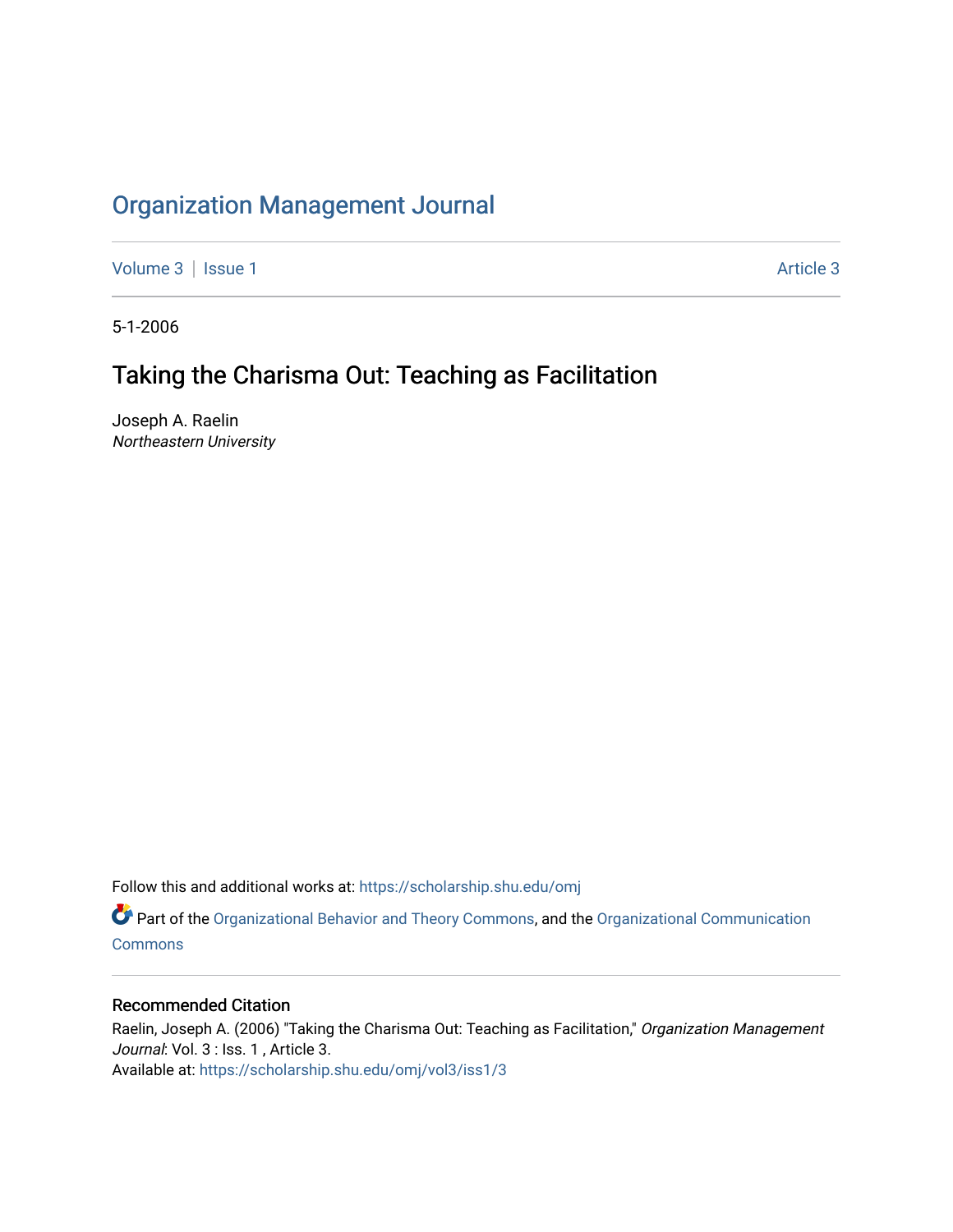Organization Management Journal First Person 2006 Vol. 3, No. 1, 4-12 © 2006 Eastern Academy of Management ISSN 1541-6518 www.omj-online.org

# Taking the Charisma Out: Teaching as Facilitation

# [JOSEPH A. RAELIN](mailto:j.raelin@neu.edu)

Northeastern University

The author provides a personal account of his transition from attempting to use charisma to transmit knowledge to students to removing it so that students can themselves experience knowledge as a basis for learning. Consistent with inquiry-based democratic pedagogy, the author demonstrates how he became more a facilitator of learning than its transmitter. He shows how putting charisma into unscheduled classroom inquiry rather than into the teacher's delivery can produce knowledge collectively and concurrently co-constructed in service of action.

**Key words:** Facilitation, Reflective practice, Inquiry-based instruction, Charisma

#### **The Premise**

Academics in higher education don't get to spend much time preparing for and then improving their teaching. Whatever assistance we get, it's likely to focus on how to make our teaching more dynamic. It's all about how to become more charismatic in the classroom.

My first person story has to do with not putting charisma into my teaching but rather taking out what little I have! This may strike my colleagues as strange and counterproductive. After learning to become more stimulating in my delivery and in my use of course materials to make my classes more active and exciting, why would I want to take out that which gives my students the best possible learning experience?

Well, my self-discovery as a teacher has suggested that the above premise may in fact be flawed. Is providing stimulation in the classroom through charismatic delivery conducive to learning? And do students learn only from acquiring knowledge or might they learn from experiencing it?

Perhaps the question boils down to what we each believe is constituted by learning. Is learning achieved, as in the familiar banking metaphor, when knowledge is transferred from one mind typically the expert's—to another—the student's (Freire, 1989; Lave & Wenger, 1991)? If so, then the academy may be putting itself at considerable risk since digital technology can likely transmit content information more reliably and flexibly, potentially resulting in an ossification of the classroom itself (Perelman, 1992).

Or might you believe, as I do, that learning best occurs in the midst of practice when knowledge becomes an interactive contention among a community of inquirers who share meanings, interpretations, and ideas (Dewey, 1916)? As suggested in constructivist epistemology, the purpose of teaching may be not to transmit information but rather to encourage our students' knowledge formation and development (Bruning, Schraw, & Ronning, 1995). When given wide freedom to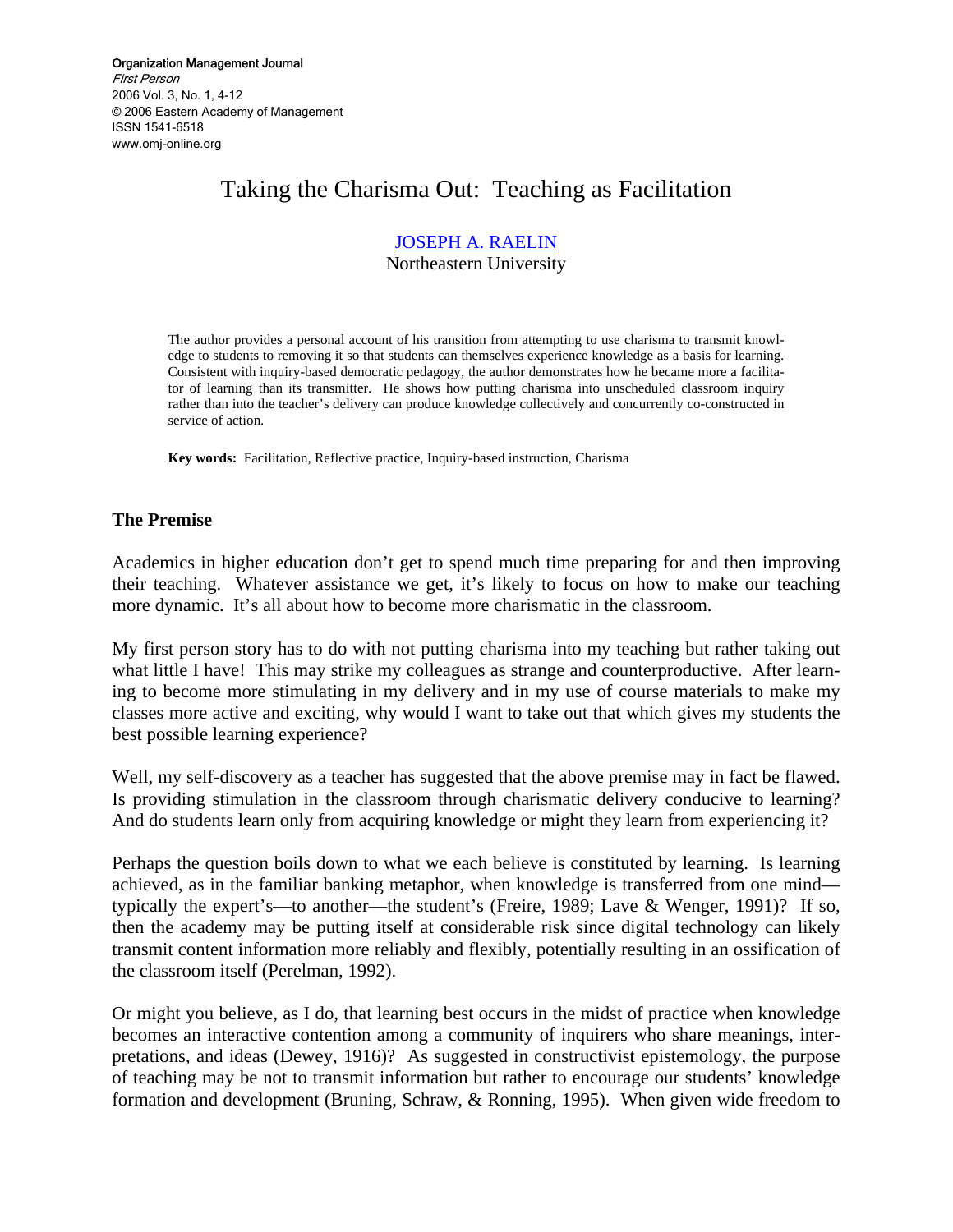engage in guided self-discovery, students have the capacity to actively construct the necessary knowledge to make sense of their environment. Put in another way: What do we truly want our students to acquire? Do we want them to obtain a passing grade on our tests or do we want them to use texts (and discourse) to better inform their actions?

### **The Journey**

Why and how have I changed my view about teaching and learning? It all started back in 1990 when I was on sabbatical at The Management School at Lancaster University in the UK. Although I had started to experiment with action learning prior to my leave, it was there that I learned the true power of action learning as a very unusual but actually quite simple learning methodology. Its architect, Reg Revans (1982), believed that learning results from the independent contributions of programmed instruction (designated P) and spontaneous questioning (designated Q). P constitutes information and skill derived from material formulated, digested, and presented typically through coursework. Q is knowledge and skill gained by apposite questioning, investigation, and experimentation.

So, in a typical action learning program, a series of presentations constituting programmed instruction might be given on a designated theory or theoretical topic. In conjunction with these presentations, participants might be asked to apply their prior and new knowledge to a real live project which is sanctioned by organizational sponsors and which has potential value not only to the participant but to the organizational unit to which the project is attached.

Throughout the program, the participants work on their projects with feedback and assistance from other students as well as from qualified facilitators. This feedback feature principally occurs in learning teams or "sets," typically composed of five to seven participants, that hold intermittent meetings over a fixed program cycle. During the learning team sessions, the participants discuss not only the practical dilemmas arising from actions in their work settings, but the application or misapplication of concepts and theories to these actions. Hence, actions taken are subject to inquiry about the effectiveness of these actions, including a review of how one's theories were applied in practice. Participants learn as they work by taking time to reflect with likeminded colleagues who offer insights into their workplace problems. In this way action learning addresses the pitfalls of conventional teaching that often overlook the need to surface tacit knowledge to make it actionable. By having peers serve as a sounding board to one another regarding the operating assumptions underlying their project interventions, students become more equipped to produce the outcomes they desire. They learn from each other how to overcome the blockages that they themselves and others erect to deter project accomplishment. Their learning is tied to knowledge collectively and concurrently co-constructed in service of action (Pedler, 1996; Marquardt, 1999; Raelin, 2000).

Equipped now with this somewhat undiscovered methodology, at least when it comes to higher education in the U.S., I came back from my sabbatical looking for venues to apply action learning within some of the formal programs with which I had been affiliated. Although I discovered a number of opportunities in management education and management development in which to apply action learning, I discovered something else. My experience with it was changing my teaching in my regular classes.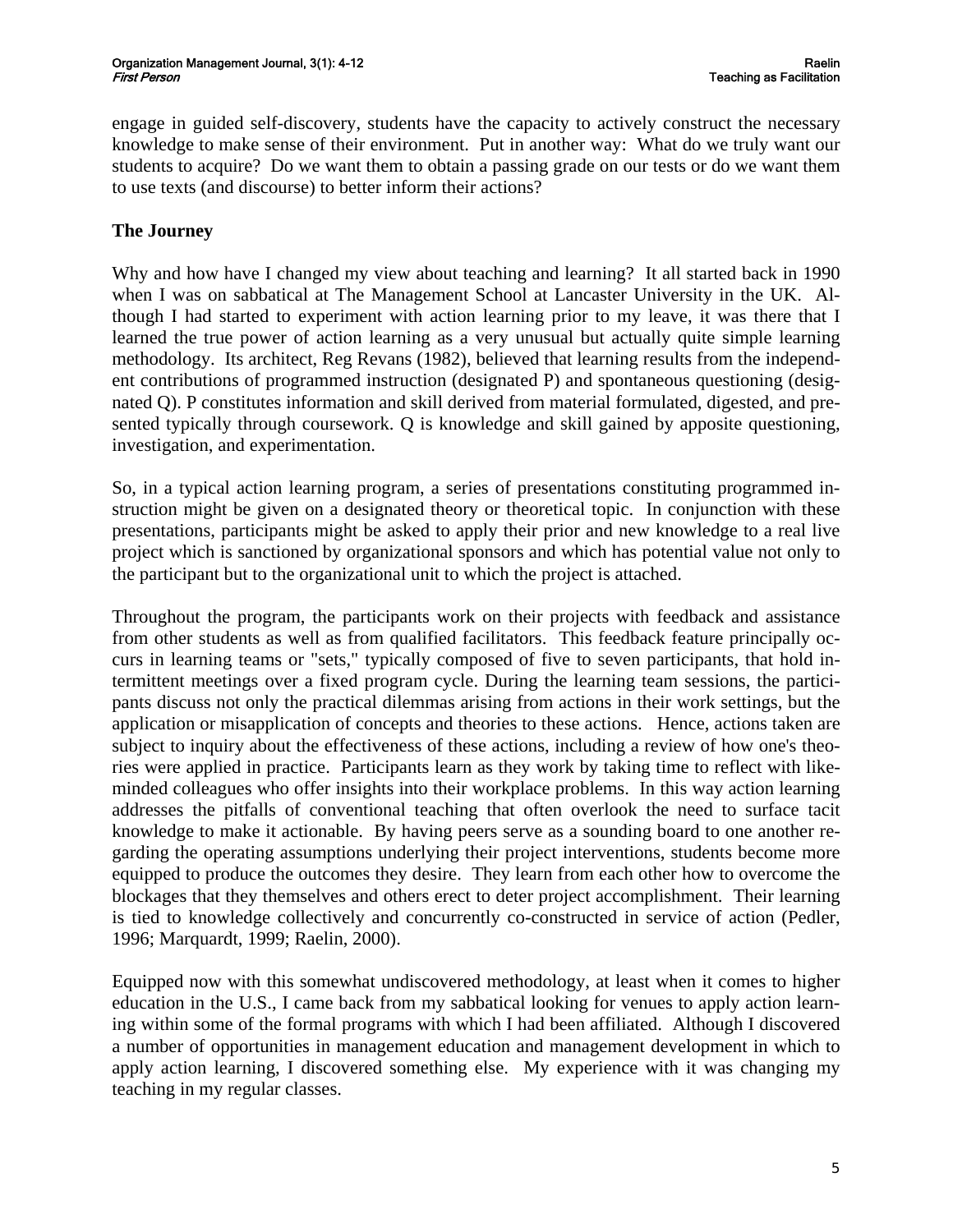What was happening was that I was endeavoring to find ways all the more to take my teaching role out of the center of the learning experience and put it on the side so that my students could occupy the center. I didn't want to get in the way of their learning. There would be lessons of content to teach, of course, but these lessons would become most actionable when they were applied to the case or application at hand. And when I say "case," I don't mean it in the traditional business case study sense but as it pertains to real-life problems in real time. We also know that real-life problems oftentimes don't arrive with pre-set solutions because the supply of knowledge may be insufficient. In this instance, learning connotes learning how to develop new knowledge to attack the puzzle at hand (Piaget, 1969; Rorty, 1989).

In the latter instance, as a teacher, I learned that I could model a process of how to approach indeterminacy or how to engage in a metacognitive process of discovery. So, there would be transmission, but not of scheduled answers but of unscheduled inquiry. Such a pedagogy would also contain what Peter Denning (1999) aptly points out to be a social function. The function is one of welcoming students as practicing members of a community of inquiry. As respected members of this community, we teachers have a role of recognizing and endorsing our younger members at the point when they become willing to use their own reflective judgment in evaluating challenges in their fields of endeavor.

Perhaps the pivotal moment occurred at an Academy of Management panel at the 1998 annual meeting. I was invited to present as part of a pre-conference panel dedicated to teaching and learning. Also on the panel was a young but master teacher who had won numerous teaching awards at his institution. He implored audience members to use drama and charisma to engage and excite their students, making learning come alive! Then, it was my turn. I announced to a suddenly solemn audience that I didn't want my students becoming excited because of my drama and charisma. I professed that I was determined to get off the stage and put charisma back into the students and into their learning, where it belongs.

During the discussion period, I was challenged by the master teacher and some audience members that I was guilty of promoting career suicide, especially since I already had tenure. Didn't I realize that my approach would lead to lowered teaching evaluations?

Fair enough. Indeed, my own teaching evaluations dipped after adopting my nonheroic approach. There are some students brought up their entire educational lives by the banking concept of learning that will see a facilitator approach to teaching as an abdication of responsibility. But over the long haul, especially for those students who can begin to see the worthwhileness of self and collective discovery, there can be an appreciation for noncharismatic pedagogy, and even those teaching evaluations can climb back to a respectable level. Can they ever overtake the performance of a skilled thespian? I would say it is unlikely, but let us ask ourselves, what business are we in?

## **The Change**

I have biographically made the case for the teacher to become more the facilitator of learning than its transmitter, consistent with an inquiry-based democratic pedagogy (Goodlad, 1992;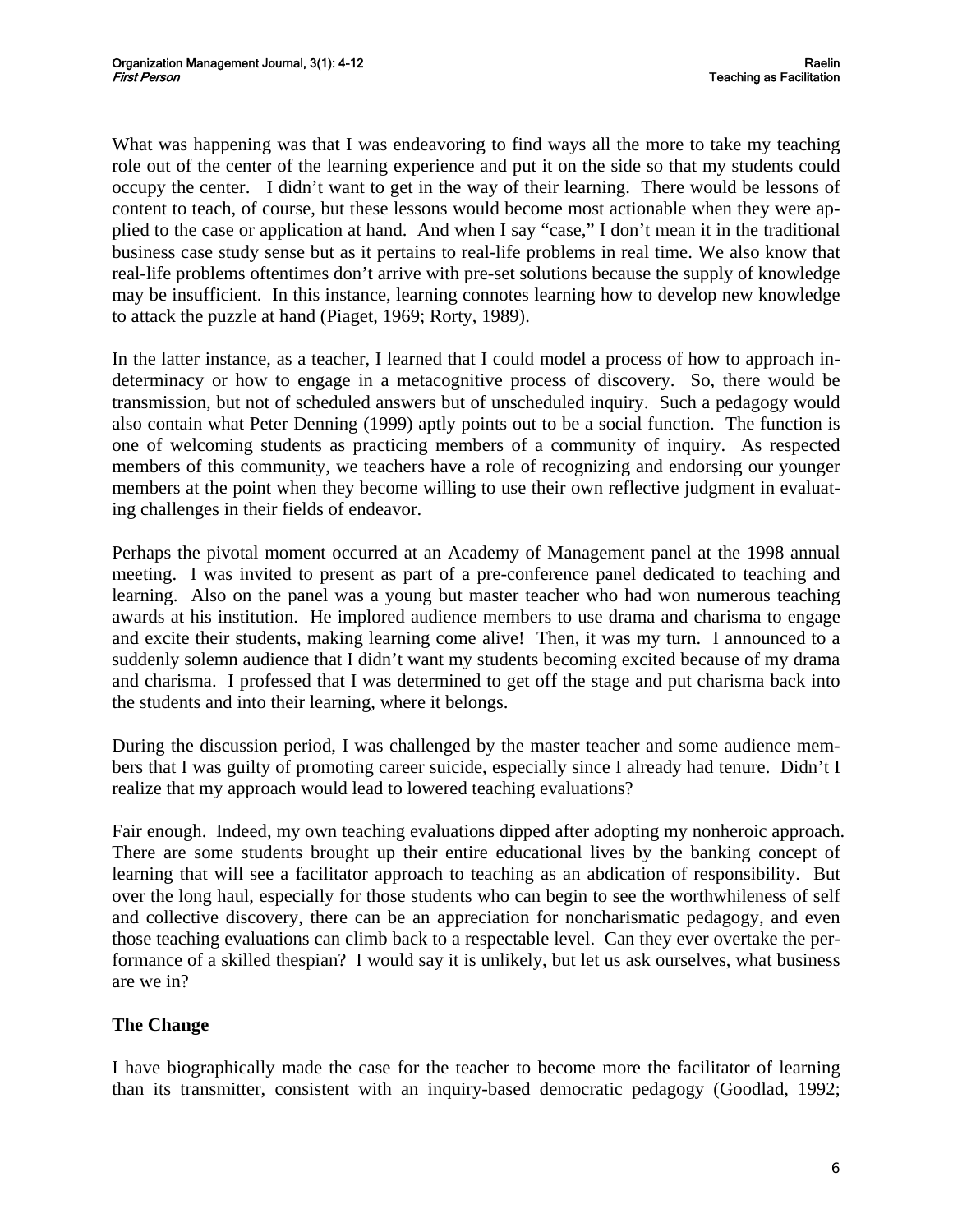Brookfield & Preskill, 1999; Sarasin, 1999). This contention brings to mind a distinction that adult educator Malcolm Knowles (1980) made between andragogy and pedagogy. In andragogy, students are encouraged to be more autonomous in their actions, more reliable in their assessment of their own capacities and developmental needs, and more capable of accepting greater levels of responsibility for their own and others' actions. In andragogical practice, then, teachers would model such behaviors as tolerance of ambiguity, openness and frankness, patience and suspension of judgment, empathy and unconditional positive regard, and commitment to learning. Clearly, the opportunity to demonstrate these behaviors calls for settings that are less hierarchical than the standard classroom.

The creation of learning cells or learning teams are appropriate along these lines because such structures, along with sensitive facilitation, provide the student with a safe environment in which to experiment with others to accomplish diverse learning goals (Michaelsen, Knight, & Fink, 2002). In particular, the learning team can become a human laboratory in which students can become more aware of their actual behaviors in their group, such as exercising influence, establishing meaning, or effecting meaningful change. Moreover, learning team methodology can be applied across a range of activities, such as group writing, web-based discussions, log exchanges, simulations and role-plays, in-class problem solving, and off-campus projects (Vega & Tayler, 2005).

Our role as a teacher thus becomes much more encompassing than merely delivering content since we are either explicitly or implicitly modeling inquiry. As pointed out earlier, we would like our students to know how to construct new knowledge when faced with problems for which there is no known solution or even for which there is no known conceptual lens. Under such unpredictable circumstances, we may encourage our students to engage in what Donald Schön (1983) referred to as "reflection-in-action," incorporating such behaviors as on-the-spot reframing, re-evaluation of past experiences or precedents, or spontaneous testing of available knowledge to arrive at a solution to the immediate problem.

## **The Virtue**

Having acquired in my mind the gift of seeing teaching as an orchestration of learning rather than a purveyance, I had to see if I had what it took to step outside the center of the learning. It is a difficult task because as people involved in a profession that has us spending our time studying the world, we often appear to know the answer in advance. Further, our action-oriented culture induces a "haste in wanting to know." We have a tendency, many of us, to even express our experience before we truly know it, or we insist that experience can be disembodied through mental reasoning. Yet, might we benefit from staying with an experience, even with its indeterminacy, soaking up it presence, rather than needing to codify it for fear that the embedded knowledge would otherwise be lost (Lyotard, 1984; Arnal & Burwood, 2003)? I would espouse as much intellectual quietness as the staccato of questions and answers. Let students take in experience and reflect on the lessons available in front of their own eyes. Let them compare their experience to existing theory and determine its applicability. To allow this form of student inquiry requires the virtue of patience.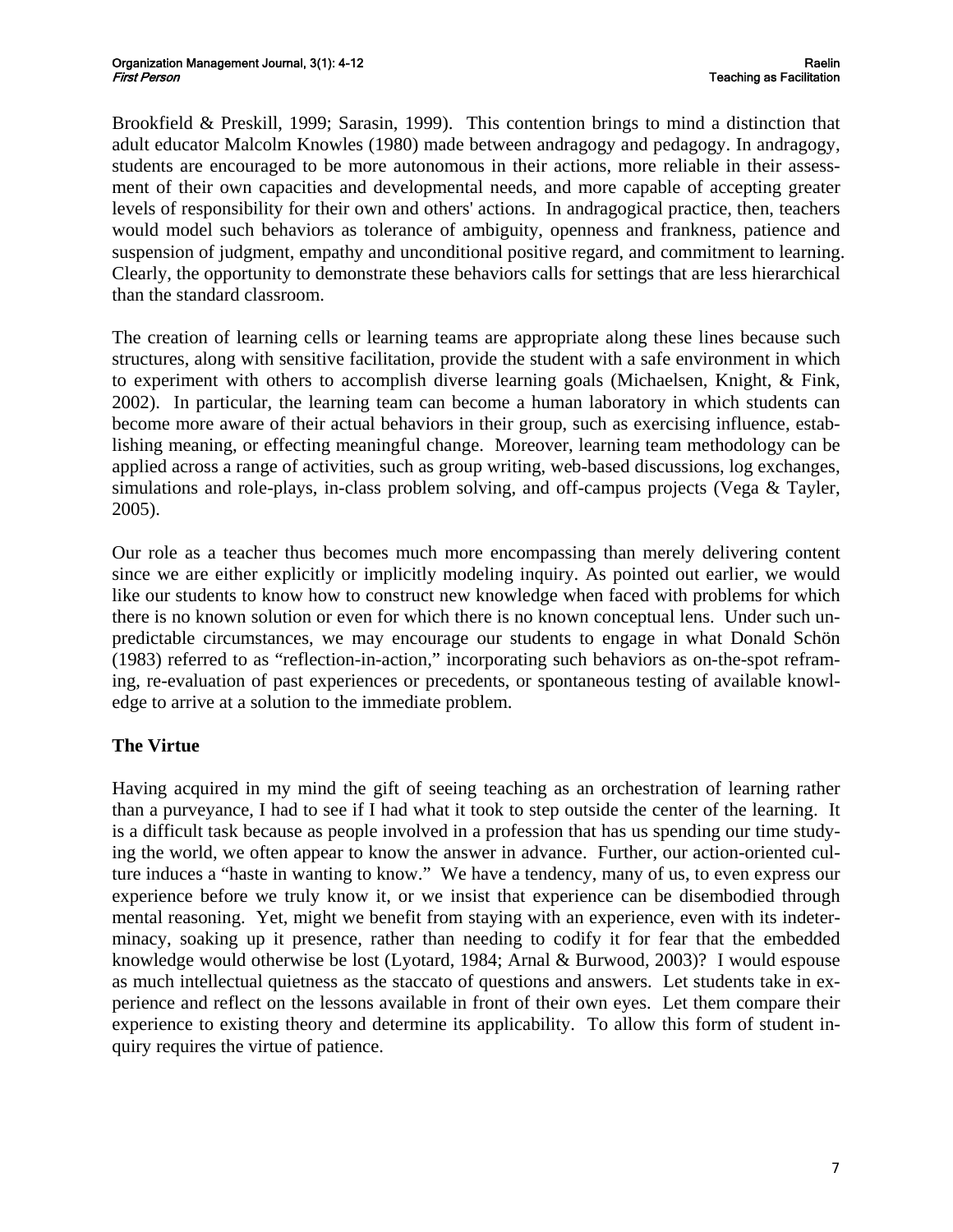If we believe that learning arises from social interactions occurring as people engage in their practice as much as from intrinsic cognitive insight, then we ought to let students share their narratives in their own ways. If their experience were not to be conjunctive with theory, then ongoing reflection among themselves can produce new theory. They may be encouraged to ask: why is current theory not working; what am I misunderstanding; should I disclose my insights; can I actually affect the system in a productive manner; what if my knowledge is incomplete; what if there is no solution; what sources should I consult to "learn" my way out?

### **The Vice**

I have depicted charisma as being anti-learning to the extent of advising both myself and others to give it up. But what do I mean by charisma and is it pathological in all instances? Can it not contribute to effective facilitation and other forms of learner-centered teaching (Weimer, 2002; Fink, 2003)?

The meaning of charisma comes from the Greek word translated as "gift," suggesting that charismatic teachers have special gifts to distribute. Their gifts are not necessarily physical; they are more likely social. In fact, it is commonly thought that it is the pleasing personality of the charismatic that is his or her greatest gift. So by definition, charismatics sway people and shape the future by their sheer presence and personality. But they also can be distinguished by their behavior, in particular, their ability to formulate and articulate an inspirational vision (Conger, Kanungo, & Menon, 2000). They also dedicate themselves to assuring followers of their competency, which they appear to accomplish by projecting self-assurance and enhancing their own image (Behling and McFillen, 1996).

Using this familiar definition of charisma, it is no surprise that I see it as having a dampening effect on most learning, especially on critical thinking, since it requires a level of dependence and passivity on the part of the student to bank what is being delivered by the instructor. Elmes (1994) goes as far as to suggest that the student becomes objectified under a regime of repressive charismatic expertise in which both student and teacher often unwittingly engage in a drama that sustains a point of view. The drama exists to confirm the teacher's status as expert, which ensures a collusive self-sealing defense against criticism and attack.

There are few exponents of charismatic teaching who would likely tolerate views as challenging as those of Elmes. Further, adherents such as Howell and Avolio (1992) point out that charismatics can be ethical by using their power to serve others, by aligning their vision with followers' needs, and by relying on internal moral standards to satisfy organizational and societal interests. Charismatic leader behavior can produce a sense of group collective identity and performance and heighten followers' self-efficacy (Conger, Kanungo, & Menon, 2000; Dvir, Eden, Avolio, & Shamir, 2002; Towler, 2003). Elmes also suggests that charismatic teaching can be enlightened to create excitement for classroom events characterized by inquiry, critique, and minimally two-way pedagogical communication. Using the term, "transformational," such writers as James McGregor Burns (1978) and Bernard Bass (1985) add that charismatic leaders can challenge followers to engage in shared goals and undertakings and in a search for higher meaning and moral maturity. However, unlike the critical reflective practices espoused here, transformational leadership relies on an appointed or self-designated position leader or teacher to mo-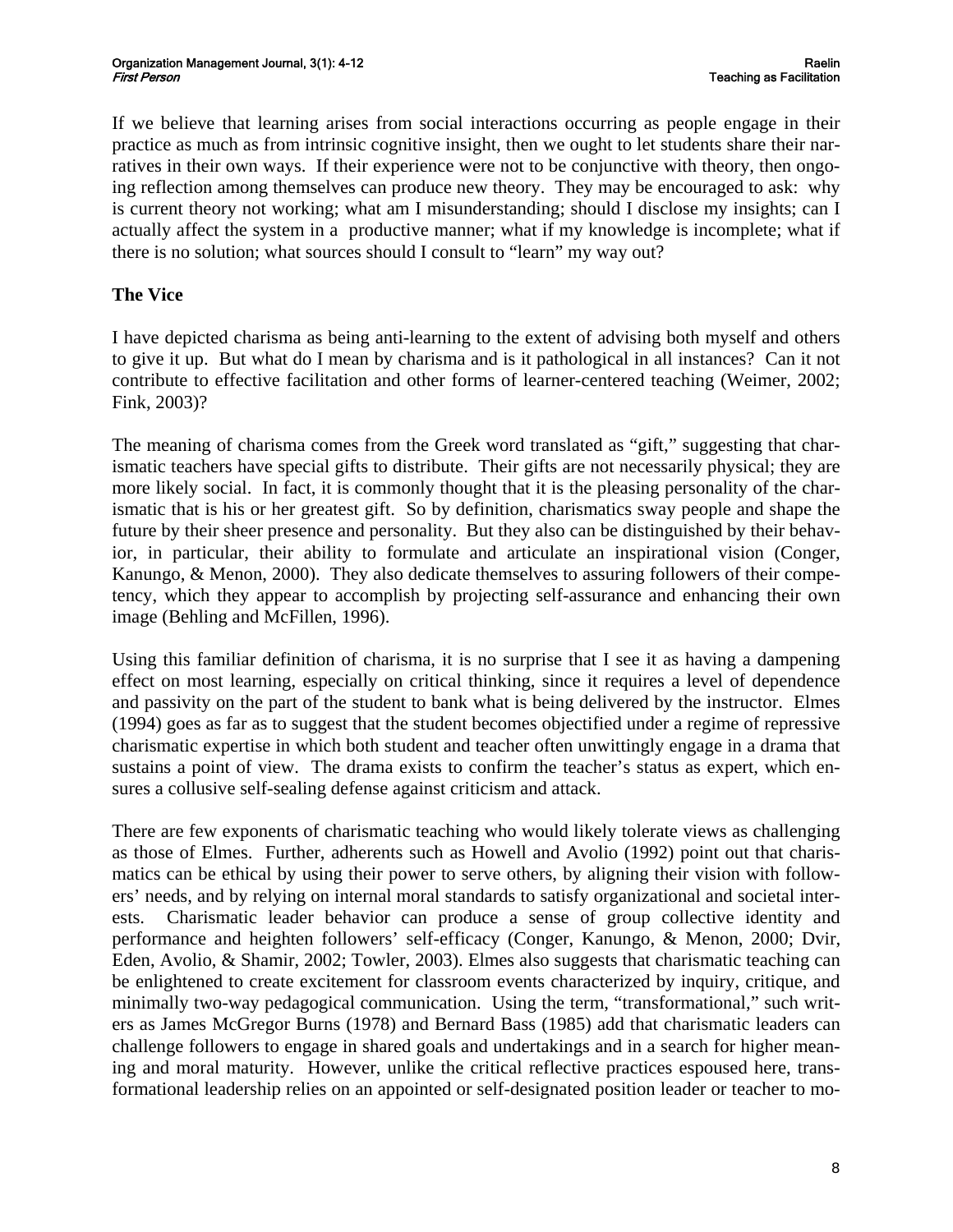#### Organization Management Journal, 3(1): 4-12 **Raelin** Research Control of Control of Text Raelin First Person Teaching as Facilitation Teaching as Facilitation

bilize the salutary outcomes among others who are called followers or students. But what happens when this same teacher errs? What happens when his or her students realize that they have the maturity to make decisions and create learning on their own? What happens when the environment becomes so complex that no single individual could possibly discern all its elements? What happens when the teaching is over?

The draw and romanticism implicit in the word "charisma" appears to precipitate a sanitization of the concept perhaps because it appeals to those who are attracted to an ambition to serve as special heroes in times of need. It is my view that this is the core mindset of the charismatic and his/her followers. It springs from a resolve to save others who are in a dependent state. It is not, in my view, the same concept as the extroverted personality, referring to those who demonstrate genuine excitement and contagious enthusiasm about the endeavor in which they and their community are engaging.

Returning to the classroom, noncharismatic but facilitating teachers are not, therefore, inherently dull, solemn, or detached. They can be just as animated about the subject matter and learning process as the charismatic; what distinguishes them is their orientation toward learning. Is it their job to fill the cup of knowledge on behalf of their students or is it their job to help create conditions when their students do it for themselves?

When I think back to the transition in teaching that I made, here are examples of some of the specific changes that I recall making in my teaching:

- Instead of asking questions that had a preconceived correct answer, I probed while suspending all presuppositions about the answer that I would give so as to concentrate my full attention on the student's reasoning.
- Instead of first jumping in to provide my expertise to solve an individual or team problem, I let my students offer their solutions to each other while acknowledging that their ideas would only serve to enrich my own.
- Instead of masking my lack of knowledge with an obfuscated answer, I offered my ignorance often along with a view on how we all might approach the problem at hand.
- Instead of allowing my students to downplay their experience as compared to my wealth of academic study, I reinforced the deep value of their practice-knowledge by looking for ways to make it more accessible to them and to me.
- Instead of over-preparing my lecture presentations to demonstrate my clarity of thought, I concentrated on how to introduce new material using multiple methods and entry points (Gardner, 1999) to appeal to the students' diversity of learning styles.
- Instead of requiring students to write concept-based reports from their experiences in the field, I encouraged them to journal on these experiences using their own style and idiom but prompted by questions that might induce deeper reflection.
- Instead of encouraging students to offer opinions to one another, I invited them to ask good genuine questions to bring out the collective knowledge of everyone.
- Instead of seeking consensus on a controversial topic, I expressed tolerance for a resolution of indeterminacy in order to promote ongoing reflection on the topic.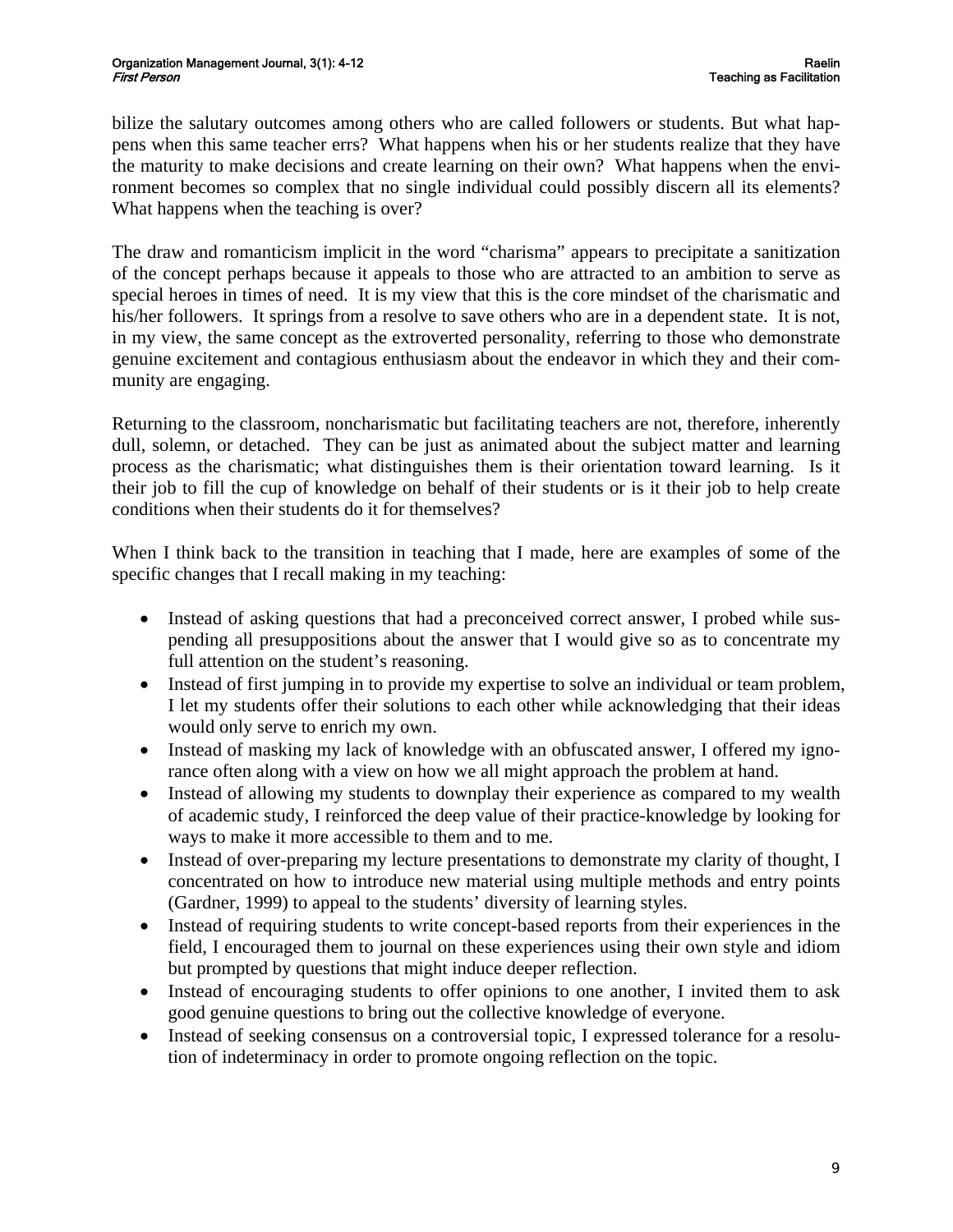### **The Resolution**

So now after some 15 years of transition, where do I stand on the issue of charisma in the classroom? Not surprisingly, I have developed a dim view of the role of charisma when applied to the conduct of the teacher in the classroom. Subscribing to a belief so eloquently characterized as the "romance of leadership" perspective by James Meindl (1990), I see charisma as no more than a social perception that people endow on other specific individuals to uplift their spirits. Although the charismatic's mythical qualities may not exist, they are often ascribed to the leader through either an implicit or carefully conceived orchestration by particular members of a follower community.

Unfortunately, charisma as reciprocally interconnected with followership can create dependence in social systems, be they organizations, groups, or classrooms. Do we want, be it our students or our workers, to function as dependent learners awaiting a signal from on high? Or would we prefer to offer permission—or should I say encouragement—to them to take responsibility for their own improvement and learning? Just as the corporate leader in the postmodern era of today's networked or virtual organizations needs to bring out the leadership in everyone (Raelin, 2003), the teacher is charged similarly with bringing out the learning in everyone.

My views are partially in line with recent work on facilitating student success in higher education through such practices as student engagement (Chickering & Gamson, 1987), teaching and social presence (Gunawardena & Zittle, 1997; Rourke, Anderson, Garrison, and Archer, 2001; Shea, Pickett & Pelz, 2003), and teacher immediacy (Gorham, 1988; Sanders & Wiseman, 1990). These practices speak to the need for teachers to maintain close contact with their students; provide prompt feedback on their work; encourage and reinforce their contributions; and create a warm, open, and trusting environment. I don't see these behaviors as charismatic as long as the instructor acknowledges that the learning conditions can be assumed as much by the student as the teacher. For example, it is not necessary for just the teacher to provide feedback on learning. It is also unlikely that students will immediately assume responsibility for the learning environment, given their often conventional socialization as empty vessels. Yet, we need to be careful. Teaching presence (Anderson, Rourke, Garrison, & Archer, 2001), using such pervasive forms as focusing and summarizing discussion or confirming understanding, can doubtfully create the constructivist environment I have been depicting. Rather, it may reinforce, often unwittingly, the very dependence I have decried.

While arguing for discarding charisma as a personal characteristic, I feel completely at ease in advocating that we put it back into the classroom as a structural or environmental condition. Teachers do not have to leave everything behind when dropping off charisma at the podium. They still can use all the drama and excitement that can be mustered to emphasize and reinforce the value of learning to solve our most vexing problems as a society. Our students still need our resources and our encouragement to face the world when both they and we don't have the answers. And there will be times when no answer will be forthcoming. But every so often, by working together and engaging in mutual support, students can overcome by finding a solution never dreamed of before. They can enliven each other's spirits as they attempt to reach the endless boundaries of their own potential. In this generative process, charisma may be brought back in as a collective process of engagement.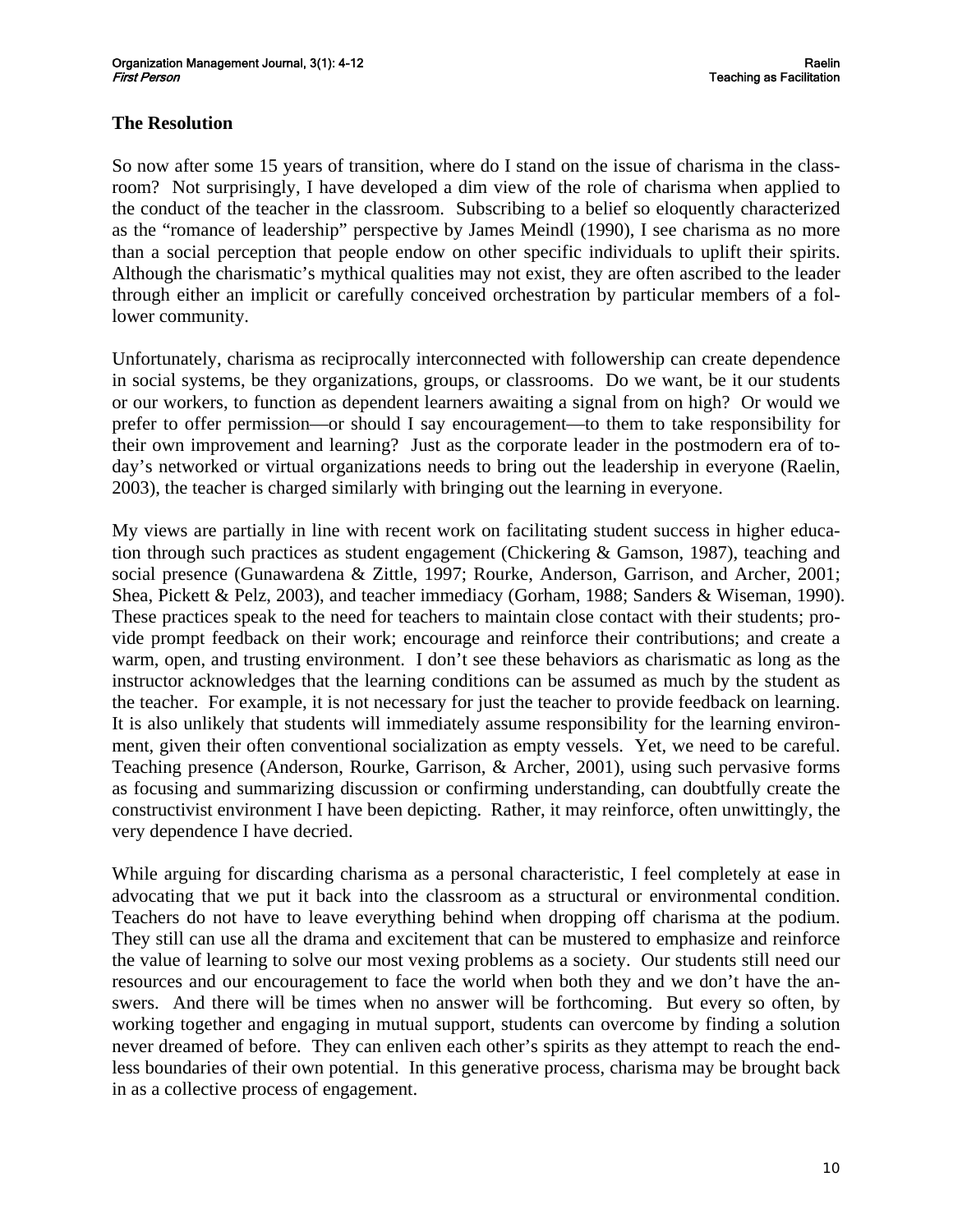#### **REFERENCES**

- Anderson, T., Rourke, L., Garrison, D. R., & Archer W. (2001). Assessing teaching presence in a computer conferencing context. *Journal of Asynchronous Learning Networks*, 5(2). Retrieved March 25, 2006, from http://www.sloanc.org/publications/jaln/v5n2/v5n2\_anderson.asp.
- Arnal, S. G., & Burwood, S. (2003). Tacit knowledge and public accounts. *Journal of Philosophy of Education*, 37(3), 377-391.
- Bass, B. M., (1985). *Leadership and performance beyond expectations*. New York: The Free Press.
- Behling, O. & McFillen, J.M. (1996). A syncretical model of charismatic/transformational leadership. *Group and Organizational Management*, 21(2), 163-191.
- Brookfield, S.D., & Preskill, S. (1999). *Discussion as a way of teaching: Tools and techniques for democratic classrooms*. San Francisco: Jossey-Bass.
- Bruning, R. H., Schraw, G. J., & Ronning, R. R. (1995). *Cognitive psychology and instruction*. Englewood Cliffs, N.J.: Prentice Hall, 1995.
- Burns, J.M. (1978). *Leadership.* New York: Harper and Row.
- Chickering, A. W., & Gamson, A. F. (1987). *Seven principles for good practice in undergraduate education*. Racine, WI: The Johnson Foundation, Inc./Wingspread.
- Conger, J.A., Kanungo, R. N., & Menon, S. T. (2000). Charismatic leadership and follower effects. *Journal of Organizational Behavior*, 21, 747-767.
- Denning, P.J. (1999). Teaching as a social process. *Educom Review*, 34(3), 18-23.
- Dewey, J. (1916). *Democracy and education*. New York: Free Press.
- Dvir, T., Eden, D. Avolio, B. J., & Shamir, B. (2002). Impact of transformational leadership on follower development and performance: A field experiment. *Academy of Management Journal*, 45, 735-744.
- Elmes, M. B. (1994). Paradox and pedagogy in the charismatic organizational behavior classroom. *Journal of Management Education*, 18(1), 7-20.
- Fink, L.D. (2003). *Creating significant learning experiences: An integrated approach to designing college courses*. San Francisco: Jossey-Bass.
- Freire, P. (1989) *Pedagogy of the oppressed*. New York: Continuum.
- Gardner, H. (1999). *The disciplined mind: What all students should understand*. New York: Simon & Schuster.
- Goodlad, J. (1992). The moral dimensions of schooling and teacher education. *Journal of Moral Education*, 21, 87-97.
- Gorham, J. (1988). The relationship between verbal teacher immediacy behaviors and student learning. *Communication Education*, 37, 40-53.
- Gunawardena, C., & Zittle, F. (1997). Social presence as a predictor of satisfaction within a computer mediated conferencing environment. *The American Journal of Distance Education*, 11(3), 8-26.
- Howell, J. M. & Avolio, B. J. (1992). The ethics of charismatic leadership: Submission or liberation? *Academy of Management Executive*, 6(2), 43-54.
- Knowles, M. (1980) *The modern practice of adult education. From pedagogy to andragogy* (2nd ed.). Englewood Cliffs, NJ: Prentice Hall.